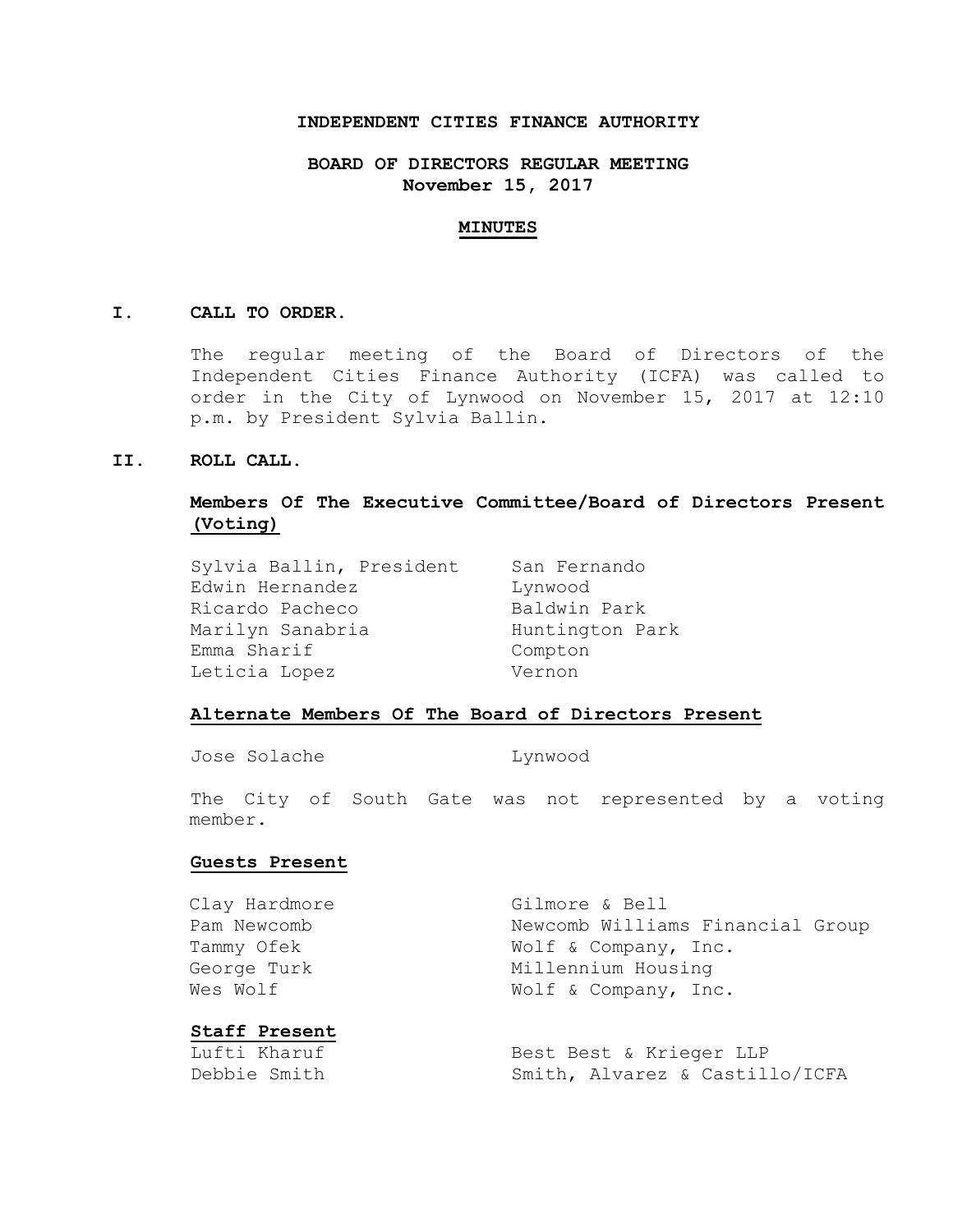#### **III. AMENDMENTS OR ADJUSTMENTS TO THE AGENDA.**

There were no amendments or adjustments to the agenda.

### **IV. PUBLIC COMMENTS.**

There were no members of the public who wished to speak.

#### **V. NEW BUSINESS.**

**A. APPROVAL OF THE MINUTES OF THE MARCH 23, 2017 BOARD OF DIRECTORS MEETING.**

It was moved by Marilyn Sanabria, seconded by Edwin Hernandez, and unanimously carried by the following roll call vote to approve the minutes of the March 23, 2017 Board of Directors meeting:

- AYES: Sylvia Ballin (San Fernando), Edwin Hernandez (Lynwood), Leticia Lopez (Vernon), Ricardo Pacheco (Baldwin Park), Marilyn Sanabria (Huntington Park), Emma Sharif (Compton) NOES: None ABSTAIN: None ABSENT: City of South Gate
- **B. APPROVAL/ADOPTION OF RESOLUTION 2017-2 (A RESOLUTION OF THE BOARD OF DIRECTORS/EXECUTIVE COMMITTEE OF THE INDEPENDENT CITIES FINANCE AUTHORITY APPROVING A DEBT MANAGEMENT POLICY AND TAKING OTHER ACTIONS RELATED THERETO.**

It was reported generally as follows:

On September 12, 2017, the Governor signed into law Senate Bill 1029 (SB 1029). SB 1029 amended Government Code 8855 requiring local governments to prepare and submit accountability reports to the California Debt and Investment Advisory Commission (CDIAC). SB 1029 also mandated local governments to adopt debt policies 30 days prior to any debt issuance after January 21, 2017.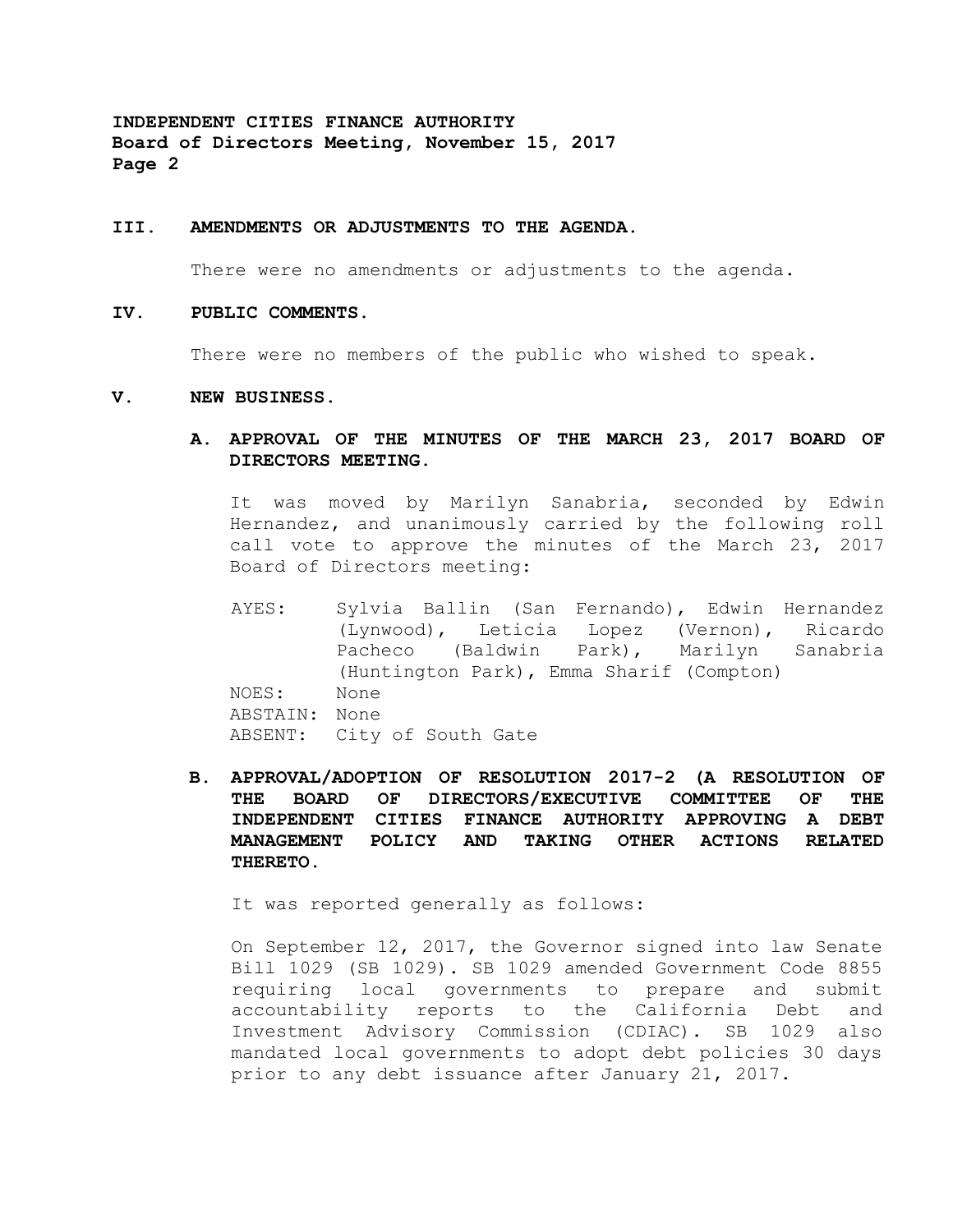The Authority has not previously adopted a Debt Management Policy, and is scheduled to issue bonds in the near term. Therefore, the Authority must adopt a Debt Management Policy as soon as feasible.

The Debt Management Policy contained in the agenda packet meets the requirements of Government Code 8855 as amended. This Debt Policy shall govern all debt undertaken by the Authority.

President Ballin asked if there were any questions or comments. There were none.

It was moved by Edwin Hernandez, seconded by Leticia Lopez, and unanimously carried by the following roll call vote to approve/adopt Resolution 2017-2 and to authorize President Ballin and staff to execute same:

- AYES: Sylvia Ballin (San Fernando), Edwin Hernandez (Lynwood), Leticia Lopez (Vernon), Ricardo Pacheco (Baldwin Park), Marilyn Sanabria (Huntington Park), Emma Sharif (Compton) NOES: None ABSTAIN: None ABSENT: City of South Gate
- **C. APPROVAL OF THE REFINANCING OF TWO MANUFACTURED HOME COMMUNITIES BY ICFA, FOR MILLENNIUM HOUSING OF CALIFORNIA AND ITS AFFILIATES, COACH OF SAN DIEEGO, INC. AND MILLENNIUM HOUSING CORPORATION LOCATED IN THE CITY OF FRESNO, COUNTY OF FRESNO.**

Staff reported generally as follows:

The proposal is to finance the refunding of two manufactured home communities in the City of Fresno (Westlake Mobilehome Park and Millbrook Mobile Home Village), on behalf of Millennium Housing. Millennium originally purchased Westlake Park in May of 2003 and refinanced it in April of 2007, both through ICFA. Millbrook Park was purchased by Millennium in January of 2013.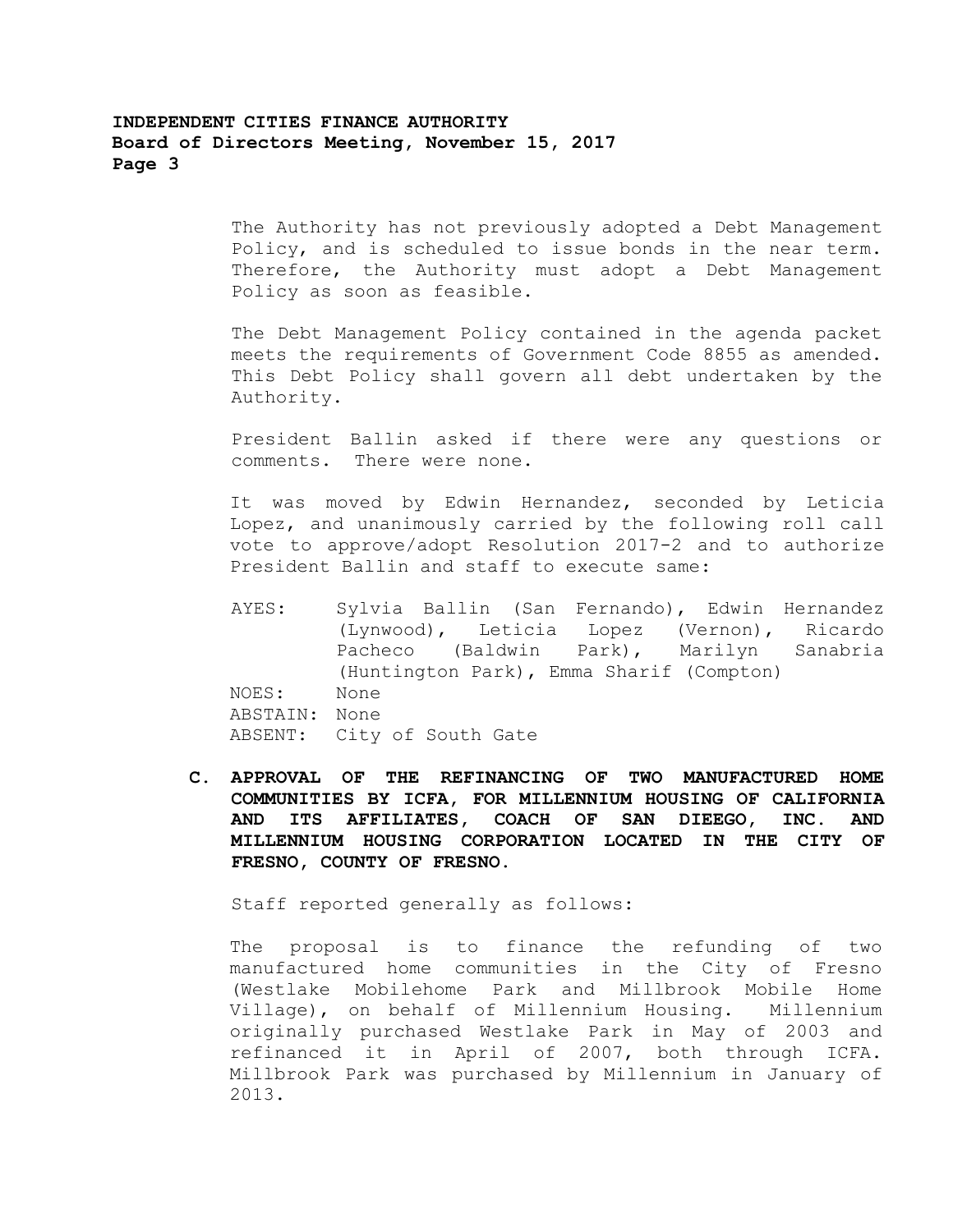George Turk of Millennium Housing provided a brief report on the park and all aspects of financing of the project. By refinancing, the cash flow of the park will substantially increase which will allow Millennium to provide additional improvements in the park.

Staff presented a report on the finance team and costs of issuance for the project. It was noted that the City of Fresno conducted a TEFRA hearing on November 9th to approve the bond financing.

President Ballin thanked Millennium Housing for bringing this financing to the Authority, and asked if there were any additional questions or comments. There were none.

It was moved by Edwin Hernandez, seconded by Leticia Lopez, and unanimously carried by the following roll call vote to approve all aspects of the proposed financing for Westlake Mobilehome Park and Millbrook Mobile Home Village on behalf of Millennium Housing:

AYES: Sylvia Ballin (San Fernando), Edwin Hernandez (Lynwood), Leticia Lopez (Vernon), Ricardo Pacheco (Baldwin Park), Marilyn Sanabria (Huntington Park), Emma Sharif (Compton) NOES: None ABSTAIN: None ABSENT: City of South Gate

**D. APPROVAL/ADOPTION OF RESOLUTION NO. 2017-3 (A RESOLUTION OF THE BOARD OF DIRECTORS/EXECUTIVE COMMITTEE OF THE INDEPENDENT CITIES FINANCE AUTHORITY AUTHORIZING THE ISSUANCE IN ONE OR MORE SERIES OF ITS NOT TO EXCEED \$24,500,000 AGGREGATE PRINCIPAL AMOUNT OF INDEPENDENT CITIES FINANCE AUTHORITY MOBILE HOME PARK REVENUE REFUNDING BONDS (WESTLAKE AND MILLBROOK MOBILEHOME PARKS) SERIES 2017A AND MOBILEHOME PARK SUBORDINATE REVENUE REFUNDING BONDS (WESTLAKE AND MILLBROOK MOBILEHOME PARKS) SERIES 2017B, AND APPROVING CERTAIN DOCUMENTS AND AUTHORIZING CERTAIN ACTIONS IN CONNECTION THEREWITH).**

Staff reported generally as follows: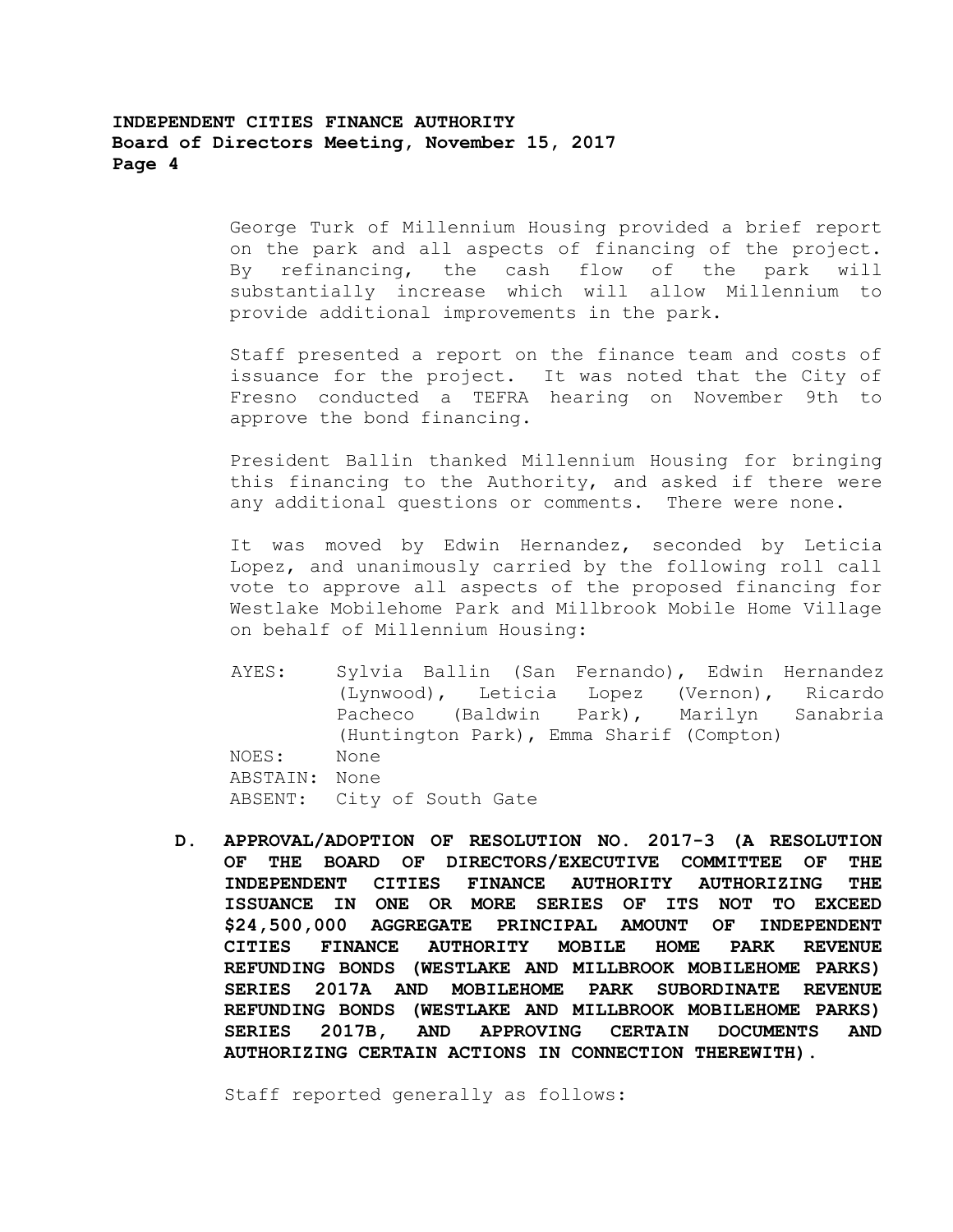Resolution 2017-3 is the ICFA document which formally authorizes the issuance and delivery of the bonds and authorizes the execution of the bond documents. The various bond documents facilitate the funding thereof.

It was noted that ICFA will receive a fee at closing equal to 20 basis points times the principal amount of the bonds issued. ICFA will thereafter receive an annual fee equal to 10 basis points on the outstanding principal of the bonds as long as the bonds are outstanding. The bonds are not an obligation of the Authority. They are payable solely from revenues from the parks to repayment of the bonds. Generally, after issuance of the bonds, ICFA's responsibilities will be limited to reviewing reports provided by the Oversight Agent and Trustee.

President Ballin asked if there were any questions or comments. There were none.

It was moved by Emma Sharif, seconded by Edwin Hernandez, and unanimously carried by the following roll call vote to approve/adopt Resolution 2017-3 approving the bond issuance and the various agreements and documents relating thereto and to authorize President Ballin and staff to execute all necessary documents relating thereto:

AYES: Sylvia Ballin (San Fernando), Edwin Hernandez (Lynwood), Leticia Lopez (Vernon), Ricardo Pacheco (Baldwin Park), Marilyn Sanabria (Huntington Park), Emma Sharif (Compton) NOES: None ABSTAIN: None ABSENT: City of South Gate

## **E. APPROVAL/ADOPTION OF A BUDGET FOR THE 2017-18 FY.**

Jose Solache, ICFA Treasurer, referred those present to the proposed budget contained in the agenda packet noting that it represents the best estimates of staff regarding future financings, and noted that a balanced budget is being presented for approval/adoption.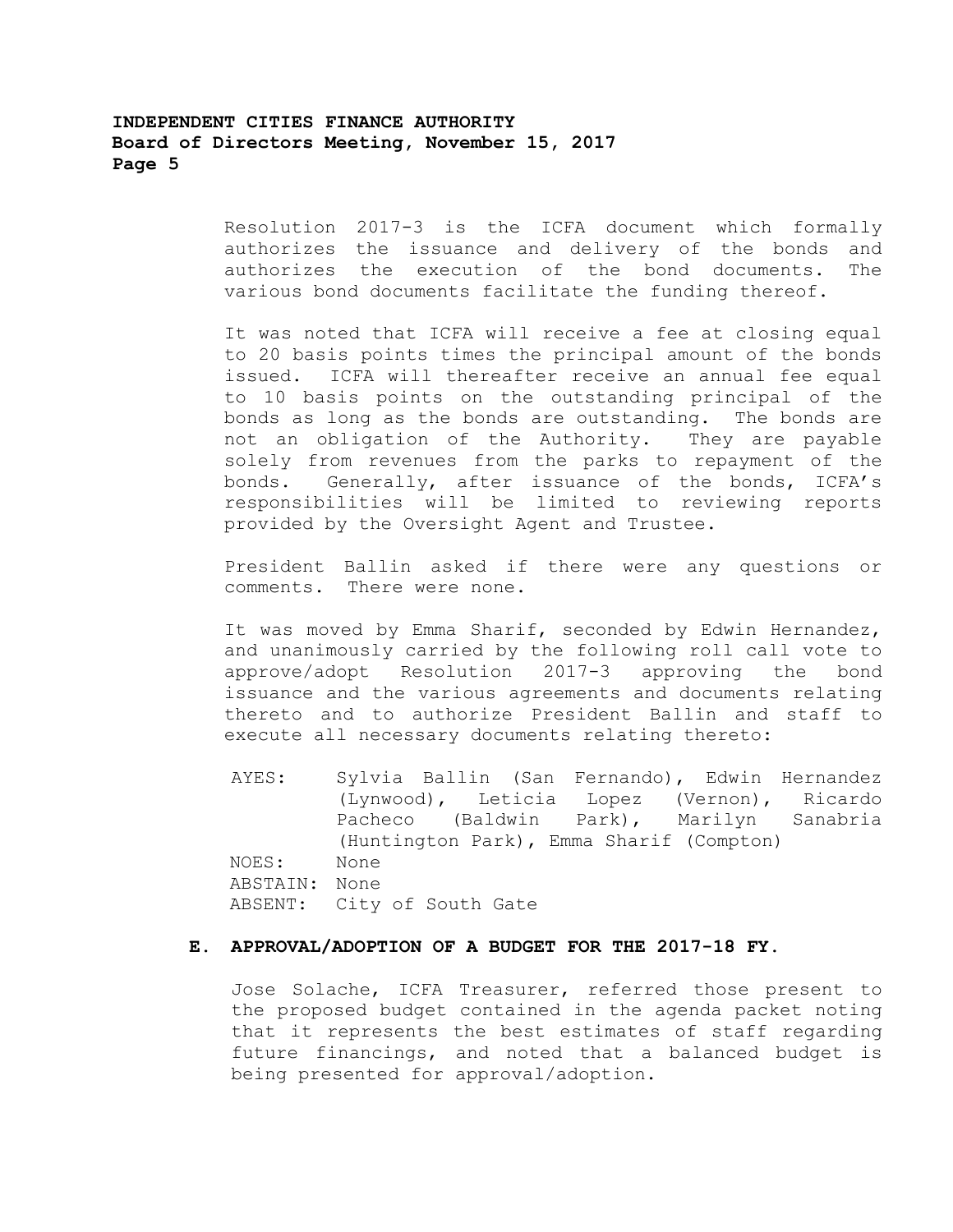> President Ballin asked if there were any questions or comments. There were none

> It was moved by Marilyn Sanabria, seconded by Edwin Hernandez, and unanimously carried by the following roll call vote to approve/adopt the 2017-18 FY budget:

> AYES: Sylvia Ballin (San Fernando), Edwin Hernandez (Lynwood), Leticia Lopez (Vernon), Ricardo Pacheco (Baldwin Park), Marilyn Sanabria (Huntington Park), Emma Sharif (Compton) NOES: None ABSTAIN: None ABSENT: City of South Gate

## **F. APPROVAL OF FINANCIAL ACCOUNTING FOR THE PERIOD FEBRUARY 1, 2017 TO SEPTEMBER 30, 2017.**

It was moved by Edwin Hernandez, seconded by Marilyn Sanabria, and unanimously carried by the following roll call vote to approve the financial accounting for the period February 1, 2017 to September 30, 2017:

AYES: Sylvia Ballin (San Fernando), Edwin Hernandez (Lynwood), Leticia Lopezo (Vernon), Ricardo Pacheco (Baldwin Park), Marilyn Sanabria (Huntington Park), Emma Sharif (Compton) NOES: None ABSTAIN: None ABSENT: City of South Gate

### **G. STATUS REPORT ON AN ICFA POOL SECURITIZATION PROGRAM.**

Staff reported generally as follows:

In March, the ICFA Board gave approval for staff to proceed with the planning and implementation of an ICFA Pool Securitization Program using Measure M and Measure R funds.